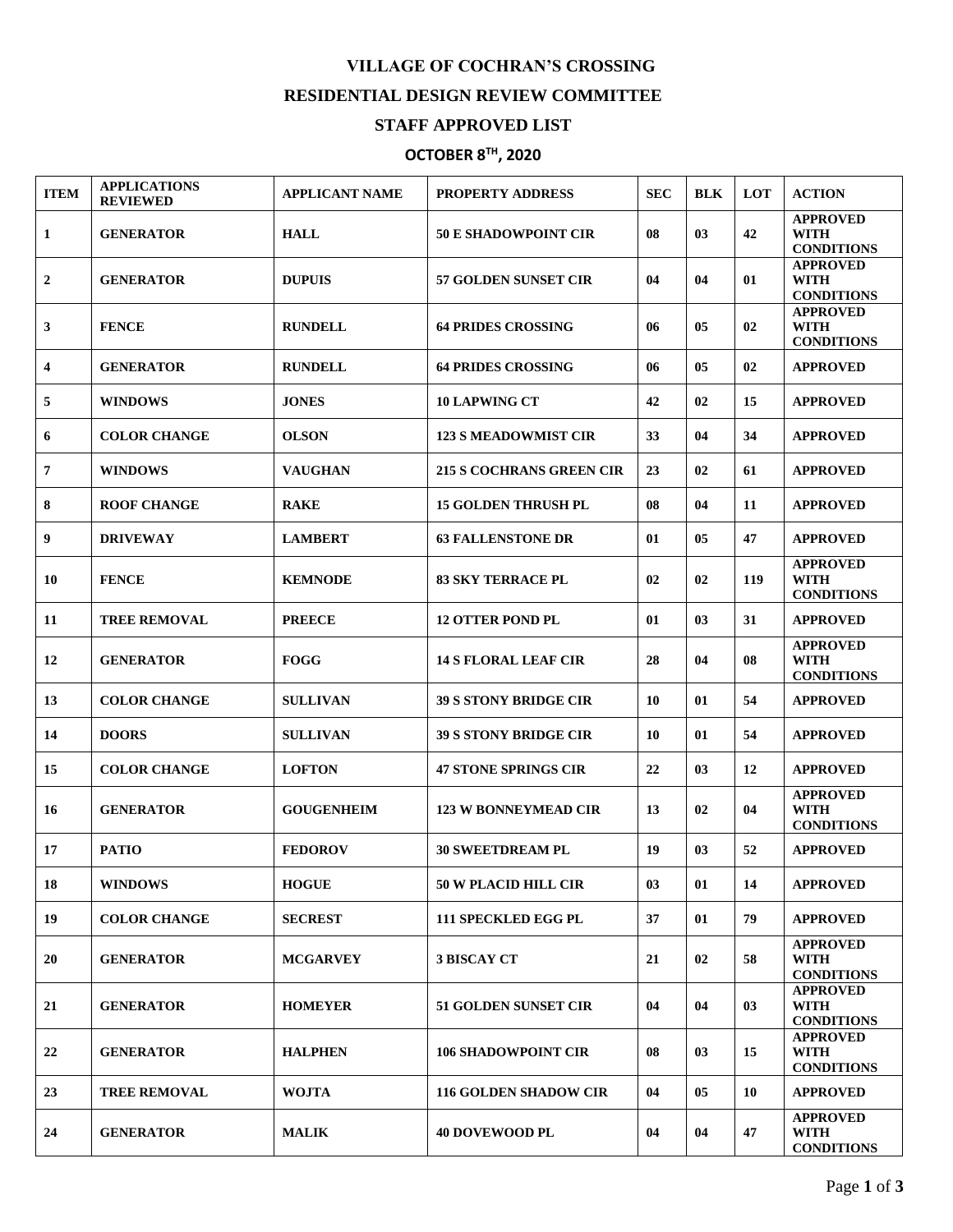|    |                      |                                   |                                |    |    |     | <b>APPROVED</b>                                     |
|----|----------------------|-----------------------------------|--------------------------------|----|----|-----|-----------------------------------------------------|
| 25 | <b>PATIO COVER</b>   | <b>LEIGHTON</b>                   | <b>71 GOLDEN SHADOW CIR</b>    | 04 | 04 | 128 | WITH<br><b>CONDITIONS</b>                           |
| 26 | <b>GENERATOR</b>     | <b>SCOTT</b>                      | <b>9 GLEN CANYON PL</b>        | 02 | 03 | 04  | <b>APPROVED</b><br><b>WITH</b><br><b>CODNITIONS</b> |
| 27 | <b>GENERATOR</b>     | <b>DEATHERAGE</b>                 | <b>35 MISTFLOWER PL</b>        | 21 | 02 | 44  | <b>APPROVED</b><br><b>WITH</b><br><b>CONDITIONS</b> |
| 28 | <b>WINDOWS</b>       | <b>FRENZEL</b>                    | <b>40 SILER ELM</b>            | 01 | 03 | 77  | <b>APPROVED</b>                                     |
| 29 | <b>DOORS</b>         | <b>WARRINGTON</b>                 | <b>43 CHANCERY PL</b>          | 46 | 03 | 06  | <b>APPROVED</b>                                     |
| 30 | <b>SWIMMING POOL</b> | <b>HUTCHISON</b>                  | <b>74 AMBERGLOW CT</b>         | 26 | 02 | 28  | <b>APPROVED</b><br><b>WITH</b><br><b>CONDITIONS</b> |
| 31 | <b>GENERATOR</b>     | <b>WATSON</b>                     | <b>135 S COPPERKNOLL CIR</b>   | 27 | 02 | 09  | <b>APPROVED</b><br><b>WITH</b><br><b>CONDITIONS</b> |
| 32 | <b>WINDOWS</b>       | <b>STARNS</b>                     | <b>163 W COLDBROOK CIR</b>     | 25 | 03 | 01  | <b>APPROVED</b>                                     |
| 33 | <b>DRIVEWAY GATE</b> | <b>PEAVY</b>                      | <b>10 SCARLET SAGE PL</b>      | 08 | 05 | 18  | <b>APPROVED</b>                                     |
| 34 | <b>GENERATOR</b>     | <b>WELBORN</b>                    | <b>15 TREESTAR PL</b>          | 18 | 02 | 55  | <b>APPROVED</b><br><b>WITH</b><br><b>CONDITIONS</b> |
| 35 | <b>SWIMMING POOL</b> | <b>WILLIAMS</b>                   | <b>26 FIREWILLOW PL</b>        | 12 | 04 | 46  | <b>APPROVED</b><br><b>WITH</b><br><b>CONDITIONS</b> |
| 36 | <b>COLOR CHANGE</b>  | <b>PADVORAC</b>                   | <b>66 TREESCAPE CIR</b>        | 16 | 01 | 47  | <b>APPROVED</b>                                     |
| 37 | <b>FENCE</b>         | <b>PANGBURN</b>                   | <b>23 STONE SPRINGS CIR</b>    | 22 | 03 | 06  | <b>APPROVED</b><br><b>WITH</b><br><b>CONDITIONS</b> |
| 38 | <b>FENCE</b>         | <b>BONZON</b>                     | <b>31 E TRILLIUM CIR</b>       | 19 | 01 | 05  | <b>APPROVED</b><br><b>WITH</b><br><b>CONDITIONS</b> |
| 39 | <b>PATIO</b>         | <b>BONZON</b>                     | <b>31 E TRILLIUM CIR</b>       | 19 | 01 | 05  | <b>APPROVED</b>                                     |
| 40 | <b>WINDOWS</b>       | <b>NEAL</b>                       | <b>187 E PATHFINDERS CIR</b>   | 01 | 06 | 76  | <b>APPROVED</b>                                     |
| 41 | <b>COLOR CHANGE</b>  | <b>KALIVODA</b>                   | <b>186 GOLDEN SHADOW CIR</b>   | 04 | 03 | 11  | <b>APPROVED</b>                                     |
| 42 | <b>WINDOWS</b>       | <b>DONALDSON</b>                  | <b>123 QUIET OAK CIR</b>       | 05 | 01 | 64  | <b>APPROVED</b>                                     |
| 43 | <b>SIDING</b>        | <b>DONALDSON</b>                  | <b>123 QUIET OAK CIR</b>       | 05 | 01 | 64  | <b>APPROVED</b>                                     |
| 44 | <b>GENERATOR</b>     | <b>LAVERY</b>                     | <b>110 E SHADOWPOINT CIR</b>   | 08 | 03 | 14  | <b>APPROVED</b><br><b>WITH</b><br><b>CONDITIONS</b> |
| 45 | <b>SCREENED ROOM</b> | <b>TALLEY</b>                     | <b>74 E SHADOWPOINT CIR</b>    | 08 | 03 | 36  | <b>APPROVED</b><br><b>WITH</b><br><b>CONDITIONS</b> |
| 46 | POOL REMODEL         | <b>TALLEY</b>                     | <b>74 E SHADOWPOINT CIR</b>    | 08 | 03 | 36  | <b>APPROVED</b><br><b>WITH</b><br><b>CONDITIONS</b> |
| 47 | <b>COLOR CHANGE</b>  | <b>TAILLON</b>                    | <b>73 S CONCORD FOREST CIR</b> | 41 | 03 | 02  | <b>APPROVED</b>                                     |
| 48 | <b>SIDING</b>        | <b>RAINHOLT</b>                   | 59 N FLORAL LEAF CIR           | 28 | 02 | 16  | <b>APPROVED</b>                                     |
| 49 | <b>FENCE</b>         | <b>SLAVEN</b>                     | <b>36 WHISTLERS WALK</b>       | 01 | 05 | 38  | <b>APPROVED</b><br><b>WITH</b><br><b>CONDITIONS</b> |
| 50 | <b>COLOR CHANGE</b>  | <b>KVALO</b>                      | 34 TENDER VIOLET PL            | 37 | 02 | 19  | <b>APPROVED</b>                                     |
| 51 | <b>COLOR CHANGE</b>  | <b>STULTING</b>                   | 34 CRICKET HOLLOW PL           | 01 | 07 | 89  | <b>APPROVED</b>                                     |
| 52 | <b>WINDOWS</b>       | <b>FERNANDEZ</b><br><b>MARINO</b> | <b>20 SILVER ELM PL</b>        | 01 | 03 | 72  | <b>APPROVED</b>                                     |